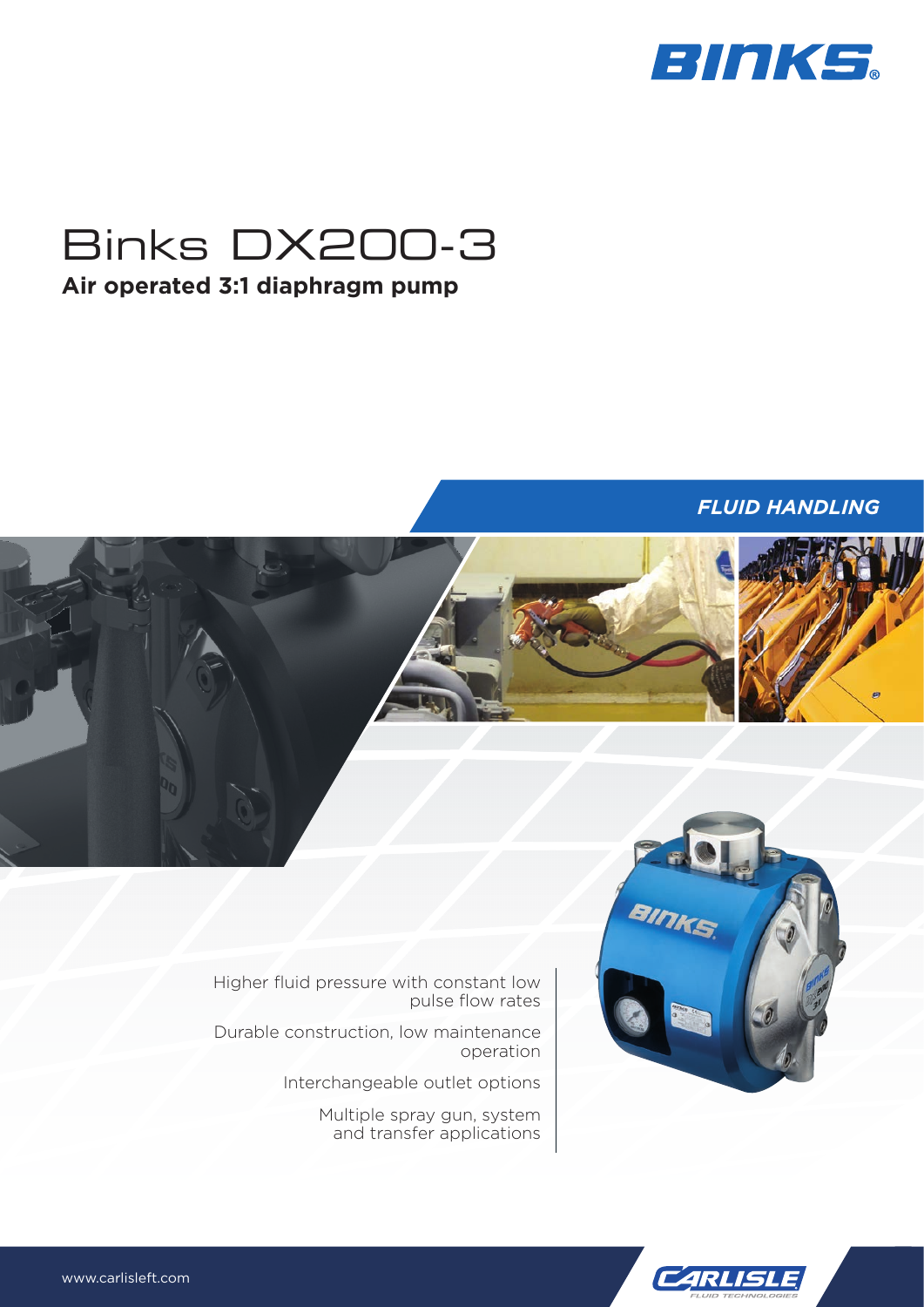The DX200-3 is our new air operated 3:1 ratio, double diaphragm pump. It has been designed to perform in tough spray gun, system or transfer applications. A cutting-edge feature of this pump is the new Eazi-Swap outlet, which can be quickly configured as a standard outlet or adapted with our manual fluid regulator or active surge chamber options. The outlet can even be changed with the pump in-situe. This innovation provides the flexibility for connection to systems or direct to spray guns without the expense and complication of external components.



#### **COATING TYPES AND APPLICATIONS**

#### **Suitable For These Materials:**

- **Solvent OR Waterborne Coatings**
- **Primers, Sealers &**
- **Catalysed Lacquers**
- **Moisture-Sensitive Materials • UV-Cure Coatings**
- 
- **Abrasive Coatings**
- **Adhesives & Fillers**
- **Plus many others…**

WOOD GLASS AUTOMOTIVE

OEM & TIER 1 & 2 **CERAMIC** 

#### **High Performance, Low Running Costs**

Consistent fluid delivery over the pressure range. High performance air valve for quick change-over. Leads to high volume of fluid output and lower air consumption than the competition.

GENERAL INDUSTRY

#### **Suitable For Piggable Systems**

Low internal volume with no 'dead areas' makes the DX200-3 ideal for piggable systems.

#### **Fast & Easy Servicing**

Unobstructed access to critical components such as the air valves, diaphragms and check valves allow fast, easy maintenance.

#### **Eazi-Swap Fluid Output**

Outlet options can be ordered with the pump or retrofitted in-situe. Fluid Outlet can be rotated for front or rear fluid delivery.

#### **Non-Stall & Quiet Running**

Non-stall pilot mechanism and integrated muffler provides smooth, quiet running.

#### **Universal Material Compatibility**

Stainless Steel fluid passageways handle widest variety of materials.



#### **DX200-3 Flushes with less**

During tests, the DX200-3 was flushed out clean, without air and with measured solvent. The nearest competitor used 50cc's more solvent to flush.



**2.4 L**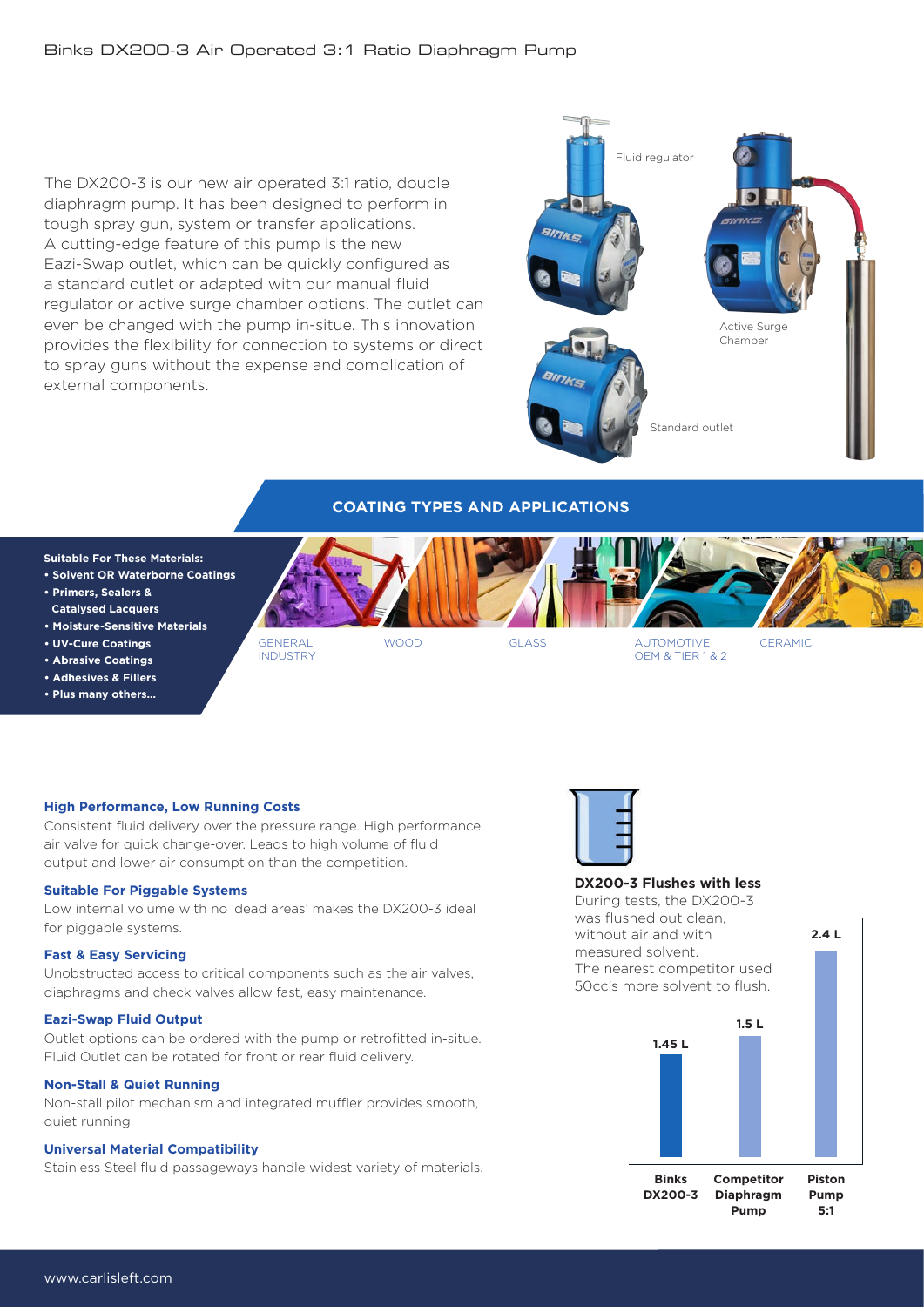

### **Easy To Maintain**



### **Outstanding Performance**

fluid pressure of 15 bar and a The DX200-3 was tested at a flow rate of 2 litres per minute against the main competition,

of 15 bar and a change-over period and least the DX200-3 had the quickest pressure loss of its rivals.



The 'longer—slower' cycle rate of the DX200-3 moves the same volume of fluid but at a slower cycle rate than its competitors. This means less stress and wear on components, resulting in longer intervals between maintenance inspections.